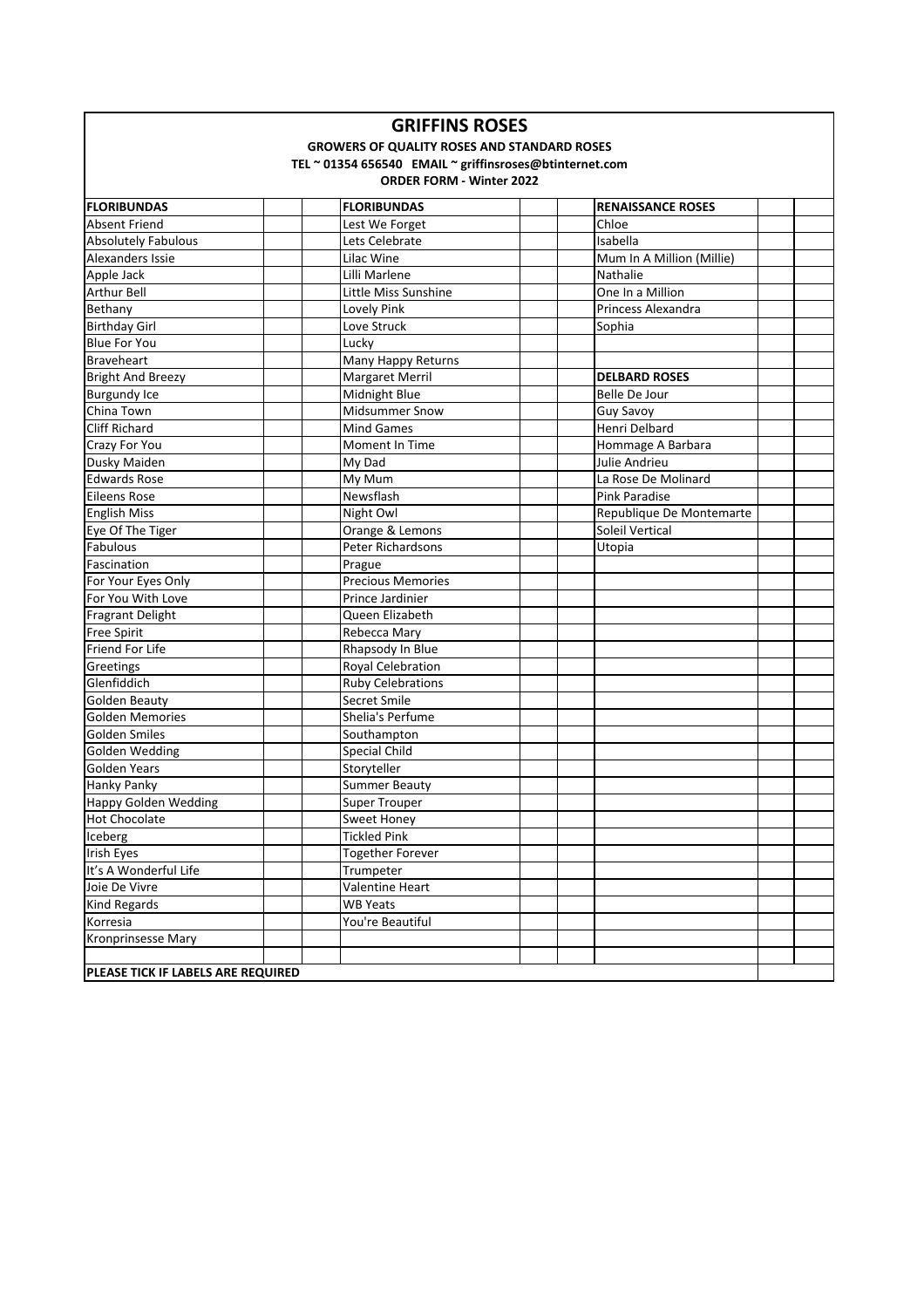| <b>GRIFFINS ROSES</b> |  |
|-----------------------|--|
|-----------------------|--|

## **GROWERS OF QUALITY ROSES AND STANDARD ROSES**

### **TEL ~ 01354 656540 EMAIL ~ griffinsroses@btinternet.com**

| <b>CLIMBERS</b>                    | <b>RAMBLERS</b>          | <b>PATIO ROSES</b>              |  |
|------------------------------------|--------------------------|---------------------------------|--|
| Alibaba                            | Albertine                | Baby Masquerade                 |  |
| Alychymist                         | American Pillar          | <b>Baby Love</b>                |  |
| Arthur Bell                        | Apple Blossom            | Child Of Mine                   |  |
| <b>Bantry Bay</b>                  | <b>Blush Rambler</b>     | Carefree Days                   |  |
| <b>Blue Moon</b>                   | Felicite Perpetue        | Cider Cup                       |  |
| Breath Of Life                     | Gardenia                 | Conservation                    |  |
| <b>Bright Future</b>               | Minnehaha                | <b>Coral Reef</b>               |  |
| Cecil Brunner                      | Phyllis Bide             | Danny Boy                       |  |
| <b>Check Mate</b>                  | <b>Rambling Rector</b>   | <b>Diamond Eyes</b>             |  |
| Chris                              | <b>Rambling Rosie</b>    | Dream Lover                     |  |
| Compassion                         | Super Excelsa            | Fairy Queen                     |  |
| Crème De La Crème                  | Veichenblau              | Fathers Day                     |  |
| <b>Crimson Cascade</b>             | <b>Wedding Day</b>       | <b>Flower Power</b>             |  |
| Danse De Feu                       |                          | Genesis                         |  |
| Dublin Bay                         |                          | George Best                     |  |
| Ena Harkness                       | <b>CLIMBING PATIOS</b>   | <b>Gold Flower Power</b>        |  |
| <b>Galway Bay</b>                  | Delightful               | Granny's Favourite              |  |
| Ghislaine De Feligonde             | Gloriana                 | Happy Birthday                  |  |
| <b>Gold Charm</b>                  | Laura Ford               | Honeybunch                      |  |
| <b>Golden Showers</b>              | Little Rambler           | Jean                            |  |
| <b>Grand Award</b>                 | Love Knot                | Little Angel                    |  |
| Handel                             | Nice Day                 | Lovely Fairy                    |  |
| Iceberg                            | Open Arms                | Marry Me                        |  |
| Kathleen Harrop                    | Purple Skyliner          | Mothers Day                     |  |
| Lady Hillingdon                    | Summertime               | Newly Weds                      |  |
| Lilac Bouquet                      | Warm Welcome             | Panache                         |  |
| Maid Of Kent                       |                          | Pearl Anniversary               |  |
| Masquerade                         |                          | Pretty Polly                    |  |
| <b>Madame Alfred Carriere</b>      |                          | Pride                           |  |
| <b>Narrow Waters</b>               | <b>GROUNDCOVER ROSES</b> | Rainbow Magic                   |  |
| Oh Wow                             | Bonica                   | <b>Red Rascal</b>               |  |
| Parade                             | County Of Yorkshire      | Ruby Anniversary                |  |
| <b>Paul Scarlet</b>                | Double Knockout          | Shine On                        |  |
| Peach Melba                        | <b>Excellent Cover</b>   | <b>Special Wishes</b>           |  |
| Perennial Blue                     | Hertfordshire            | <b>Strawberries &amp; Cream</b> |  |
| Pink Perpetue                      | Kent                     | <b>Strawberry Fayre</b>         |  |
| Scent From Heaven                  | Knockout                 | <b>Sweet Dreams</b>             |  |
| School Girl                        | Lancashire               | <b>Sweet Magic</b>              |  |
| Shropshire Star                    | <b>Magic Carpet</b>      | <b>Sweet Memories</b>           |  |
| Souv De La Malmaison               | Nozomi                   | Sweet Wonder                    |  |
| <b>Starlight Express</b>           | Pink Bells               | Wildfire                        |  |
| Super Fairy                        | Pink Drift               | Yorkshire Princess              |  |
| Swan Lake                          | <b>Rosy Cushion</b>      | You're The One                  |  |
| Tangerine Tango                    | <b>Scented Carpet</b>    |                                 |  |
| Temptress                          | Smarty                   |                                 |  |
| Zephirine Drouhin                  | Surrey                   |                                 |  |
|                                    | Sussex                   |                                 |  |
|                                    | Wiltshire                |                                 |  |
|                                    |                          |                                 |  |
|                                    |                          |                                 |  |
| PLEASE TICK IF LABELS ARE REQUIRED |                          |                                 |  |
|                                    |                          |                                 |  |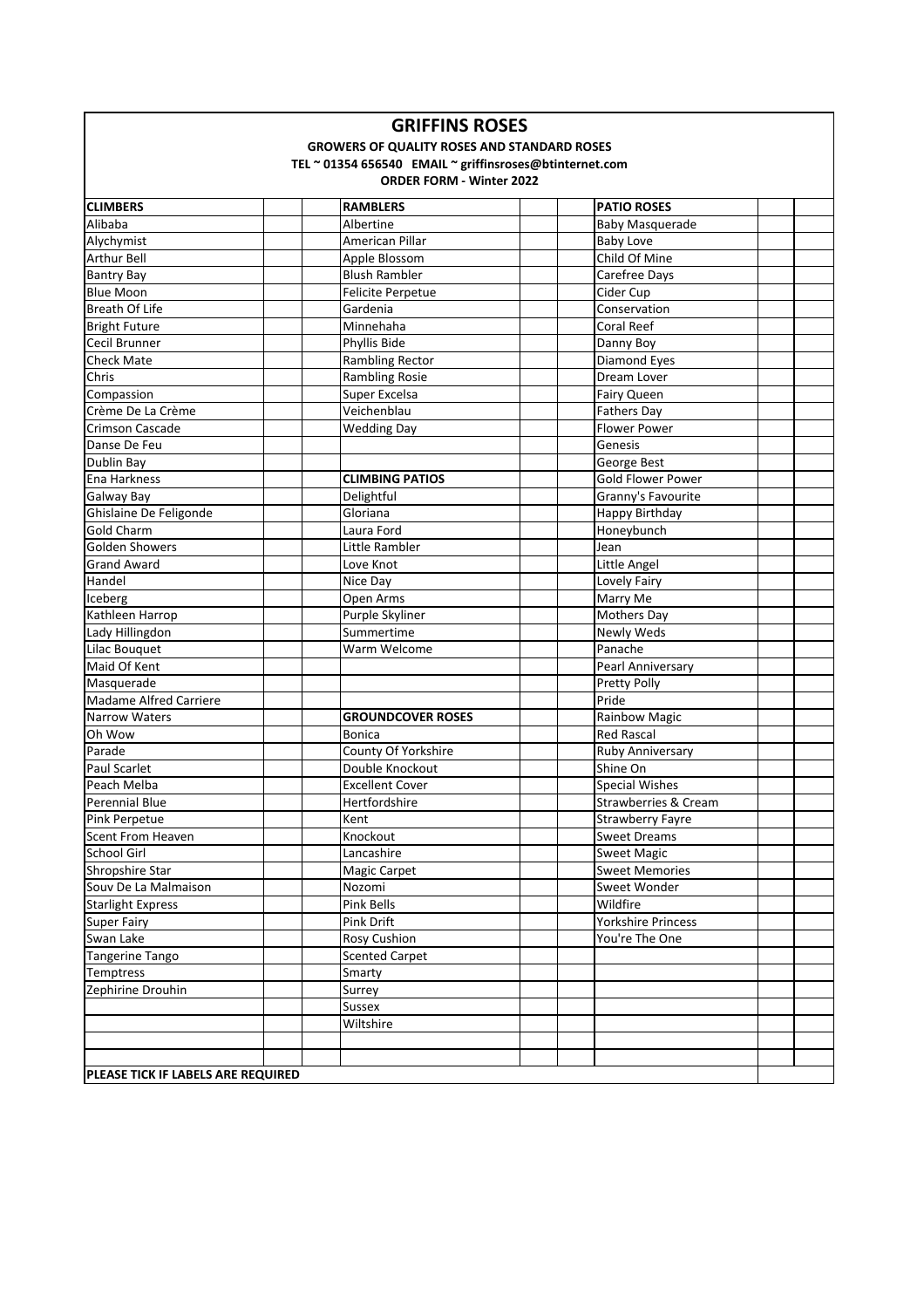# **GRIFFINS ROSES**

### **GROWERS OF QUALITY ROSES AND STANDARD ROSES**

#### **TEL ~ 01354 656540 EMAIL ~ griffinsroses@btinternet.com**

| <b>FULL STANDARDS 100cm</b>               | <b>HALF STANDARDS 80cm</b> | <b>OLD FASHIONED ROSES</b> |  |
|-------------------------------------------|----------------------------|----------------------------|--|
| A Whiter Shade Of Pale                    | <b>Absolutely Fabulous</b> | Madame Hardy               |  |
| <b>Absolutely Fabulous</b>                | <b>Ballerina</b>           | Madame Isaac Pereire       |  |
| Aphrodite                                 | <b>Bonica</b>              | Madame Pierre Oger         |  |
| <b>Arthur Bell</b>                        | <b>Flower Power</b>        | Maidens Blush              |  |
| <b>Ballerina</b>                          | Golden Wedding             | Majorie Fair               |  |
| <b>Blue For You</b>                       | Gold Flower Power          | Nathalie Nypels            |  |
| <b>Bonica</b>                             | Happy Birthday             | Old Blush                  |  |
| <b>Champagne Moment</b>                   | <b>Happy Retirement</b>    | <b>Pearl Drift</b>         |  |
| Deep Secret                               | Iceberg                    | Penelope                   |  |
| For Your Eyes Only                        | Lancashire                 | Prosperity                 |  |
| <b>Golden Smiles</b>                      | <b>Macmillian Nurse</b>    | <b>Quatre Saisons</b>      |  |
| <b>Golden Wedding</b>                     | Ruby Anniversary           | Raubritters                |  |
| <b>Happy Ruby Wedding</b>                 | <b>Special Anniversary</b> | <b>Reine Des Violettes</b> |  |
| <b>Hot Chocolate</b>                      | <b>Sweet Dreams</b>        | Rosa Complicatia           |  |
| Iceberg                                   | <b>Sweet Memories</b>      | Rosa De Rescht             |  |
| Isn't She Lovely                          | The Diamond Wedding Rose   | Rosa Moyesii Geranium      |  |
| Just Joey                                 | The Fairy                  | Rosa Mundi                 |  |
| Kent                                      | Trumpeter                  | <b>Sally Holmes</b>        |  |
| Korresia                                  | White Parfume De Provence  | Souv Du Dr. Jamain         |  |
| Lancashire                                | Wild Fire                  | <b>Tall Story</b>          |  |
| Little Rambler                            |                            | The Fairy                  |  |
| <b>Loving Memory</b>                      | <b>OLD FASHIONED ROSES</b> | Westerland                 |  |
| <b>Macmillan Nurse</b>                    | <b>Alfred De Dalamas</b>   | William Lobb               |  |
| Margaret Merril                           | <b>Ballerina</b>           | Yvonne Rabier              |  |
| Mum In A Million                          | Baron Girod De Lain        |                            |  |
| Nostalgia                                 | <b>Blush Noisettes</b>     |                            |  |
| One In A Million                          | <b>Boule De Neige</b>      |                            |  |
| Peace                                     | <b>Buff Beauty</b>         |                            |  |
| <b>Perenial Blue</b>                      | Cardinal De Richeleu       |                            |  |
| <b>Perenial Blush</b>                     | <b>Charles De Mills</b>    |                            |  |
| Pink Flower Carpet                        | Comte De Chambord          |                            |  |
| Remember Me                               | Constance Spry             |                            |  |
| Rhapsody In Blue                          | Cornelia                   |                            |  |
| <b>Super Trouper</b>                      | Fantin Latour              |                            |  |
| Swany                                     | Felicia                    |                            |  |
| Sweet Parfum De Provence                  | <b>Ferdinand Pichard</b>   |                            |  |
| <b>Tequila Sunrise</b>                    | Gypsy Boy                  |                            |  |
| The Anniversary Rose                      | Ispahan                    |                            |  |
| The Diamond Wedding Rose                  | Jacques Cartier            |                            |  |
| Twice In A Blue Moon                      | La Reine Victoria          |                            |  |
| Warm Welcome                              | Little White Pet           |                            |  |
| White Parfume De Provence                 | Louise Odier               |                            |  |
|                                           | <b>Macmillan Nurse</b>     |                            |  |
|                                           |                            |                            |  |
|                                           |                            |                            |  |
| <b>PLEASE TICK IF LABELS ARE REQUIRED</b> |                            |                            |  |